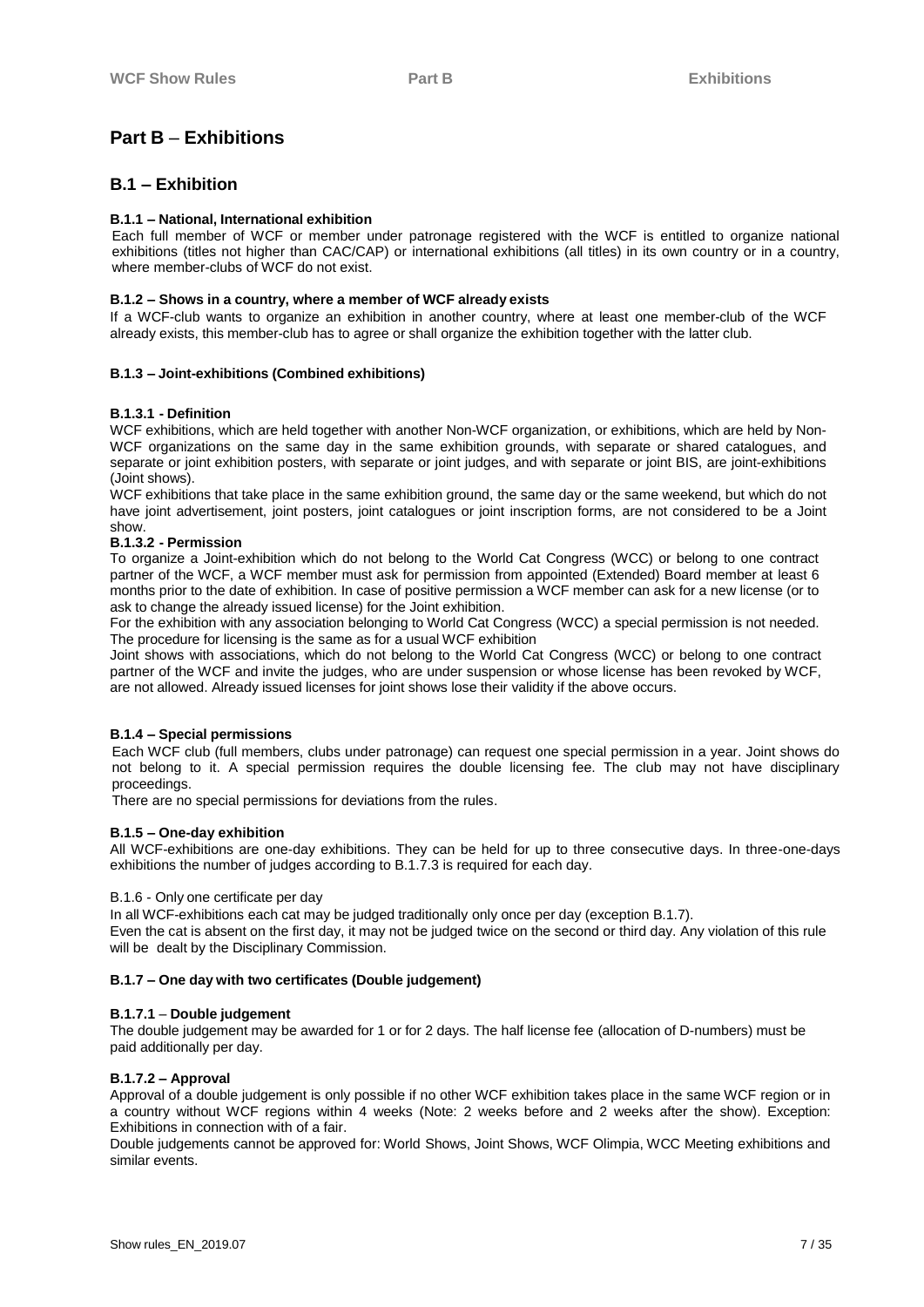## **B.1.7.3 – Judges**

At least three judges must be invited. All categories need to be guarded triple redundant by the judges. (Example: 3- Allbreed judges or two judges Allbreed, 1 judge for the group LH / SLH and 1 judge for the group SH/SO/HL)

### **B.1.7.4 – Best in Show, Best Variety**

Nominations for Best in Show are not allowed, "Best Variety" may not be awarded.

### **B.1.8 – National exhibition**

At least 40 cats must be registered in the catalogue. It must have at least one all-breed judge. Only national titles (up to CAC and CAP) may be awarded. No rings or single breed shows may be performed with only one judge present.

#### **B.1.9 – International exhibition**

In an international exhibition at least 80 cats must be entered in the catalogue.

### **B.1.10 – Exhibitions in remote regions**

Shows held in remote regions (Israel, the Far East, the Island states and regions, Australia, South Africa, New Zeeland) can be held 2 exhibitions in one day. The application for the license must be sent at least 2 months prior to the show, two C numbers must be used. The shows must be visibly interrupted. At least three WCF judges must judge.

### **B.1.11 – Exhibitions on islands**

#### **– Conditions**

Exhibitions held on islands are protected and supported in the following way: within 2 weeks before an island show there may not be held a show in the country, which the island belongs to. In countries which are divided in regions, this rule applies analogue to the WCF regions. A special permission for exceptions of this rule needs the agreement of the island club, holding the show.

#### **B.1.12 – Only one exhibition per member/weekend**

Each WCF member may hold only one show on the same weekend.

#### **B.1.13 - Time limit between two International exhibitions in the same city**

Minimum time limit between 2 shows in the same city is 3 weeks.

## **B.1.14 – International exhibitions of new clubs**

New clubs must invite on their first five exhibitions (five licenses) a member of the (Extended) Board or a member of the Show or Judges commission or a WCF authorized person as an official representative of the (Extended) Board or the commissions.

This person has the name "Supervisor".

If the supervisor repeatedly documents the club's inadequate readiness to obey the WCF rules, the Show commission must decide, if necessary, to extended supervisor.

The supervisor is not allowed to judge at the exhibition or participate as student judge or steward, but only supervise the exhibition secretariat and to check the compliance with the rules. He can perform WCF Fun Shows with a maximum of 25 cats per day.

The costs of the supervisor (travel expenses, accommodation, meals) are to be borne by the organizer.

## **B.2 – Licensing**

### **B.2.1 – Licensing by the Show Licensing Manager**

All exhibitions must be licensed by the Show Licensing Manager or the Show commission that titles and awards are encountered to be valid.

### **B.2.2 – Content of the application for a license**

The application for the license must include the following information: name of the main club, clubcode of the main club, date of the exhibition (day, month, year), name of co-organizing club(s), location of the exhibition (country and city), exact geographic location, region (see appendix-1), continental area or territory, judges with their country, organization and their qualifications..

### **B.2.3 – Term of application for the license**

Applications for show-licenses are not permitted to be forwarded less than 6 weeks prior to the show after having transferred the license fee to the account of the WCF, and they must include all required information. If a club organizes an exhibition without any license it will be punished to pay a fine, which has to be paid within 30 days. In case of repetition an expulsion is impended. Titles / certificates do not have any validity.

### **B.2.4 – Information about the license**

The licenses will be forwarded within 14 days to the club, the board of the WCF, the coordinator of the judges, to all judges concerned having an email-address, and to the chairman of the show commission if having an email-address.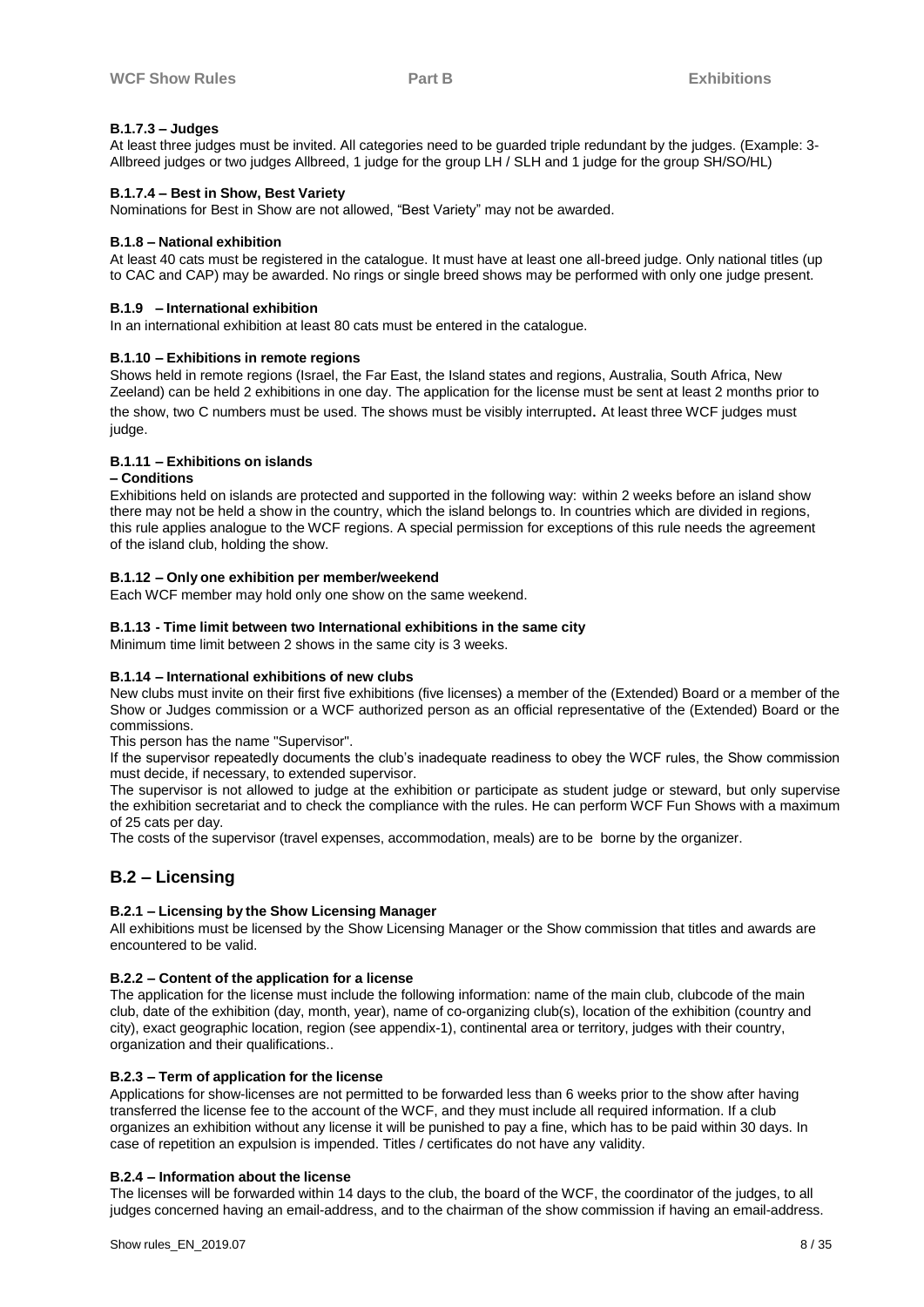## **B.2.5 – Fee**

A fee for the license has to be paid according to the regulations for fees.

### **B.2.6 – Fees already paid are to expire in case of change of the location or date**

Any change of the location or the date results in the deletion of the show. Already paid fees will expire. It may be applied for a new license for which a new fee has to be paid.

### **B.2.7 – Publication in the show calendar**

Clubs have to pay the fee for the show license, which will guarantee the publication of the show date in the Internet, if the application was forwarded in time.

### **B.2.8 – Judges listed in the license**

Only these judges listed in the license are permitted to judge in this show.

### **B.2.9 – License must be printed in the catalogue.**

Show licenses must be printed on the first pages of the catalogue. If a license is not published, the titles and certificates of that show will not be valid.

### **B.2.10 – Invitation of judges before the application for a license**

Clubs must invite the judges, before they apply for a show license, and then may forward their application including all required data.

### **B.2.11 – License invalid**

The license will become invalid with suspension or expulsion of the requesting club, likewise with non prolongation of patronage.

## **B.3 – Distance between international exhibitions**

### **B.3.1 – Minimum distance between two international exhibitions: 200 km**

An international exhibition to be licensed may not be organized too close to another already licensed exhibition in the same or neighbour region.

The required distance is 200 km bee-line, or the agreement of the first licensee will be required.

### **B.3.2 – One exhibition per month in the same city**

There cannot be licensed more than one exhibition for each club in the same city per month.

## **B.4 – Judges**

### **B.4.1.1 – Invitation of judges with judge's permission issued by the WCF**

Each member of the WCF may invite only judges or guest-judges with a valid judge's permission issued by the WCF to its exhibitions and who are listed in the official judges' list of the WCF. It is recommended to make a written contract or to write by email. WCC and LOOF judges/guest judges are counted as WCF judges.

### **B.4.1.2 – Invitation of guest-judges without judge's permission issued by the WCC**

Each member of the WCF may invite guest-judges without judge's permission issued by the WCF to its exhibitions in the proportion of two WCF judges/guest-judges (definition s. B.4.1.1) to one guest-judge without judge's permission issued by the WCC and LOOF.

The Judges commission must receive copies of the evidence of the exams of the judge for verification and authorization before the filing of the license application.

This verification must be carried out again in each individual case and is a fee-based service of the WCF.

### **B.4.2 – At least one judge from another region or country**

At international exhibitions minimum one judge must be from another country or region of WCF than the country / region, in which the exhibition is organized.

### **B.4.3 – At least two Allbreed judges must judge on international exhibitions without Special shows**

On these international exhibitions minimum two Allbreed judges must judge

## **B.4.3.1 – If there are only two judges, only judges with WCF-judge's permission are permitted**

In an exhibition with only two judges all judges must be permissioned by the WCF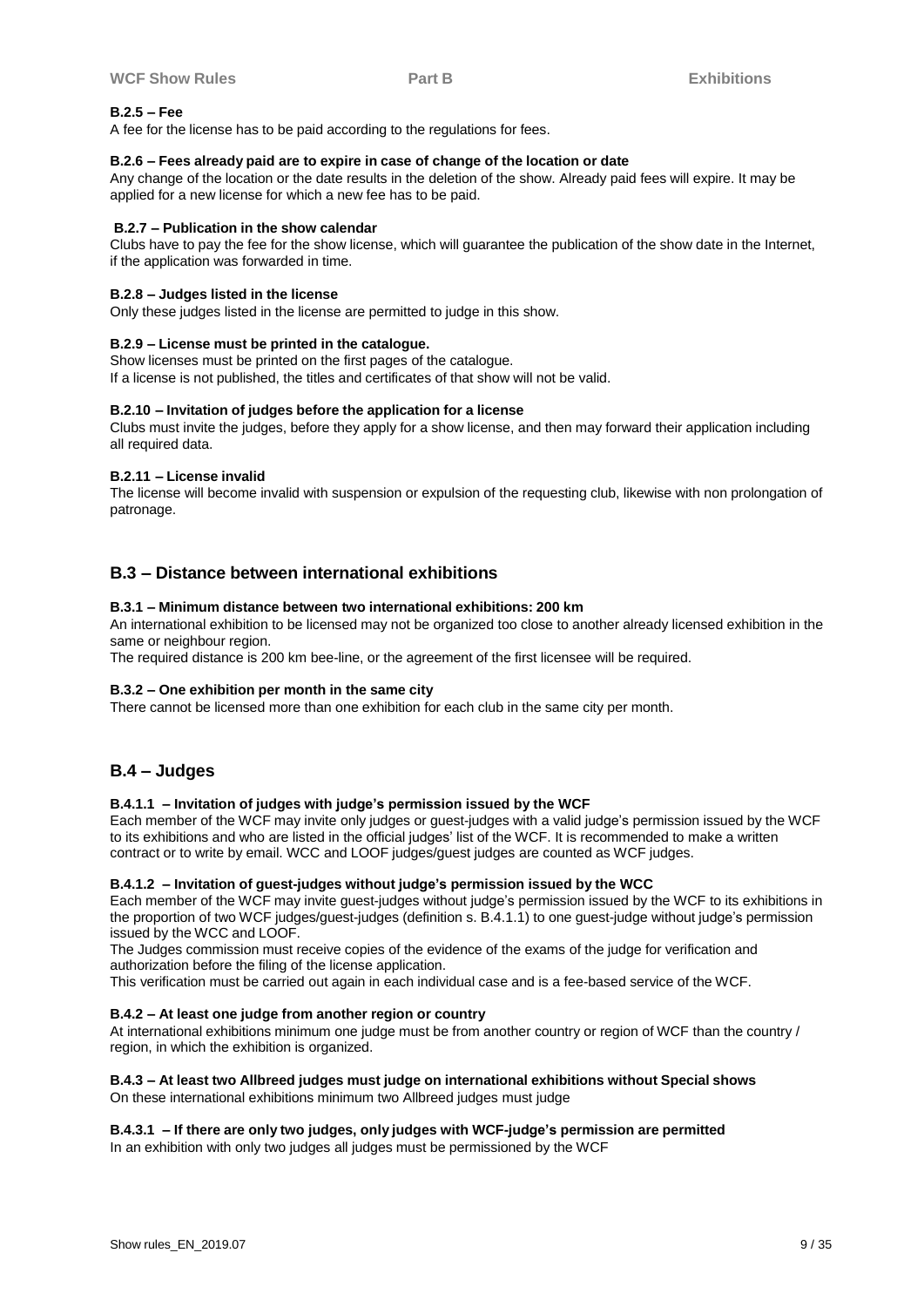## **B.4.3.2 – Minimum three judges must judge on international exhibitions with Special shows**

On these international exhibitions minimum three judges must judge, of which must be at least two Allbreed judges.

## **B.4.4 – Reimbursement of expenses, catering for judges**

The inviting club has to reimburse the invited judges their travel expenses: tickets, costs for fuel in case of travelling by car, lodging (standard single room, not less than 3-stars), if necessary costs for the taxi to and from the airport (to and from the rail station) in the judge's hometown and the city of the exhibition, unless the club will pick up and transfer the judge. The club has to pay for the food of the judge on Friday, Saturday, Sunday and Monday, if necessary, including the breakfast for Monday.

#### **B.4.5 – Reimbursement must be before the Best in Show**

The organizing club must reimburse the judge before the Best in Show on the first day, at latest before the Best in Show on the second day. There are no exceptions. Judges are entitled not to appear to the Best in Show in case the club did not reimburse them in time.

#### **B.4.6 – Currency of reimbursement**

All expenses are paid in Euros or in the currency of the judge's home country.

## **B.5 – Accepted breeds**

### **B.5.1 – Entering accepted breeds**

It is permitted to enter these cat breeds into WCF- exhibitions, which are recognized or accepted by WCF.

#### **B.5.2 – Entering of non-accepted breeds**

Other breeds may also be exhibited: non-recognized breeds, provisionally accepted breeds, non-accepted breeds. They will not receive any titles.

## **B.6 – Veterinary**

### **B.6.1 – Compliance with country specific regulations**

Each organizing club is responsible to comply with the veterinary regulations and regulations valid in the concerned country.

#### **B.6.2 – Veterinary inspection at the entrance**

According to regulations of veterinary authorities the entry of cats may be controlled by one or more licensed veterinaries. Furthermore, the organizing club may decide upon additional regulations.

## **B.7 – Use of the logo of the WCF**

### **B.7.1 – The WCF-emblem is required in the show hall.**

In the show hall on the stage the emblem of the WCF must be present, the size not less than 120 x 120 cm. Each colour is permitted, but green is recommended.

### **B.7.2 – Use of the logo of the WCF in documents**

Each organizing club must clearly show his membership in the WCF by using the logo of the WCF in his documents, on the posters, in the application forms, judge's reports, at the information counter and on stage.